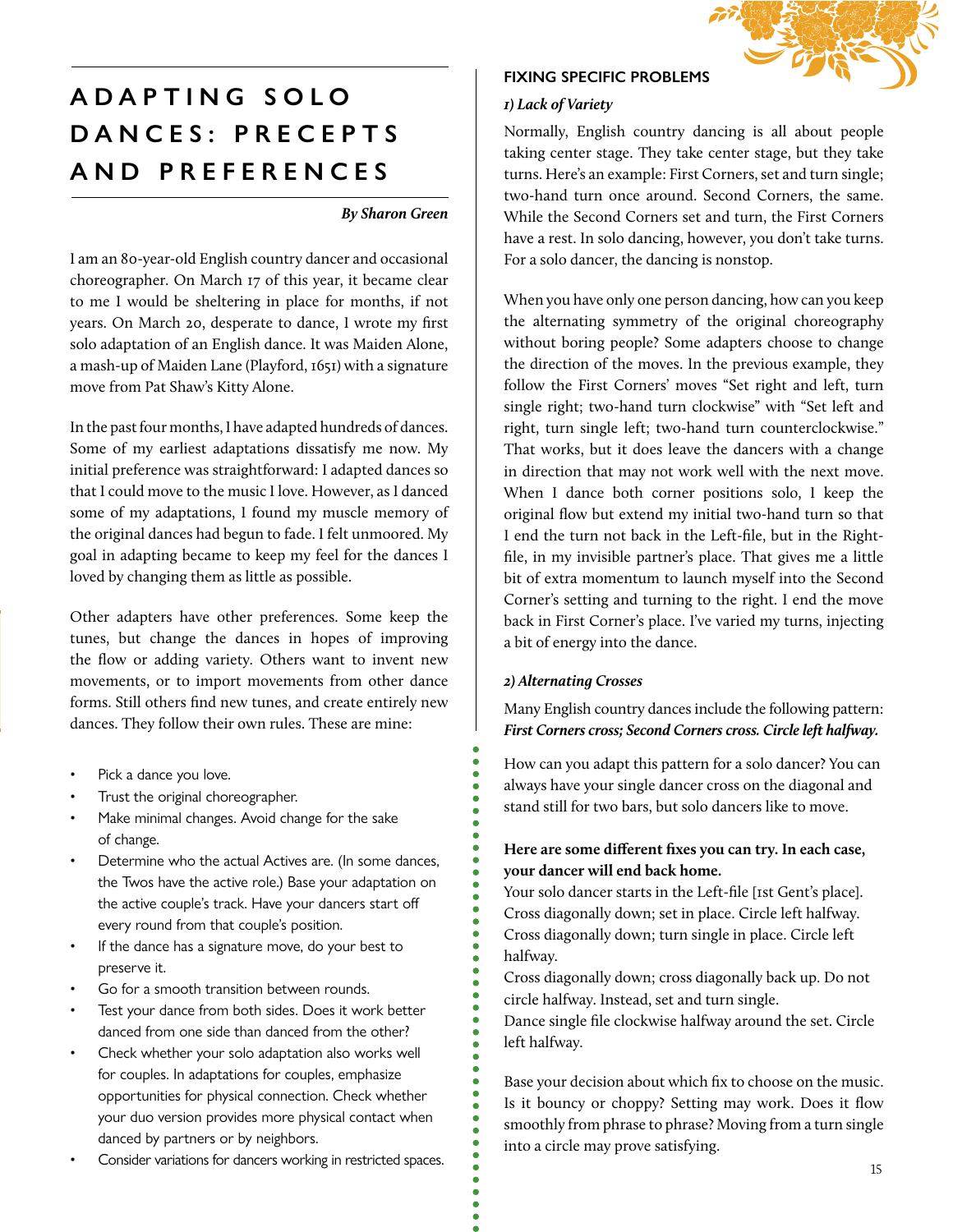#### *3) Need to Return Home*

Some adapters like to start each round of a dance from a different position. I prefer to start each round at home, on the original side. Here are some ways to eliminate an unwanted progression, getting the Actives back home inconspicuously.

| <b>ORIGINAL FINAL MOVE(S)</b>     | <b>SUBSTITUTION</b>                 |
|-----------------------------------|-------------------------------------|
| Cast down                         | Turn single away                    |
| Meet & lead down                  | Face down, turn single away         |
| 4 changes of R & L                | 3 changes & turn single             |
| 3 changes of R & L                | 2 changes & cross diagonally home   |
| 2-hand turn, etc.                 | 2-hand turn moving up               |
| Cross & go below, 1/2 figure 8 up | Cross & go below, I/2 figure 8 up   |
| 4 changes R & L                   | Cross & go above, 1/2 figure 8 down |

*Simple substitutions to eliminate a progression:*

Here, in closing, are two solo adaptations that I particularly like. The first is my adaptation of Kelsterne Gardens, which I like because I had to make barely any changes in it at all. The second is Bernadette Culkin's adaptation of Fried de Metz Herman's Winter Waltz (1999), which I particularly like because I know Fried would have enjoyed Bernie's craftsmanship. I have italicized the changes.

#### *ENGLISH COUNTRY DANCE | By Sharon Green*



### **CLOISTERED GARDENS,** *A Solo Dance Adaptation*

Adapted from Tom Cook's 1975 reconstruction of Kelsterne Gardens (1727) Recorded Source: Bare Necessities, *Vol. 2 More Favorites of the Boston Centre*

Originally a 3-couple set

- A1 Mirror hey, going down between the 2nd couple's place to begin
- A2 Crossing diagonally down, dance a whole figure 8 across the set, ending home
- B1 Circle left once round Cast down one place
- B2 [With the bottom couple] Circle left once round *Cast up one place, ending home*

Watch Sharon teach and dance this dance at **[bit.ly/CloisteredGardens](http://bit.ly/CloisteredGardens)**.